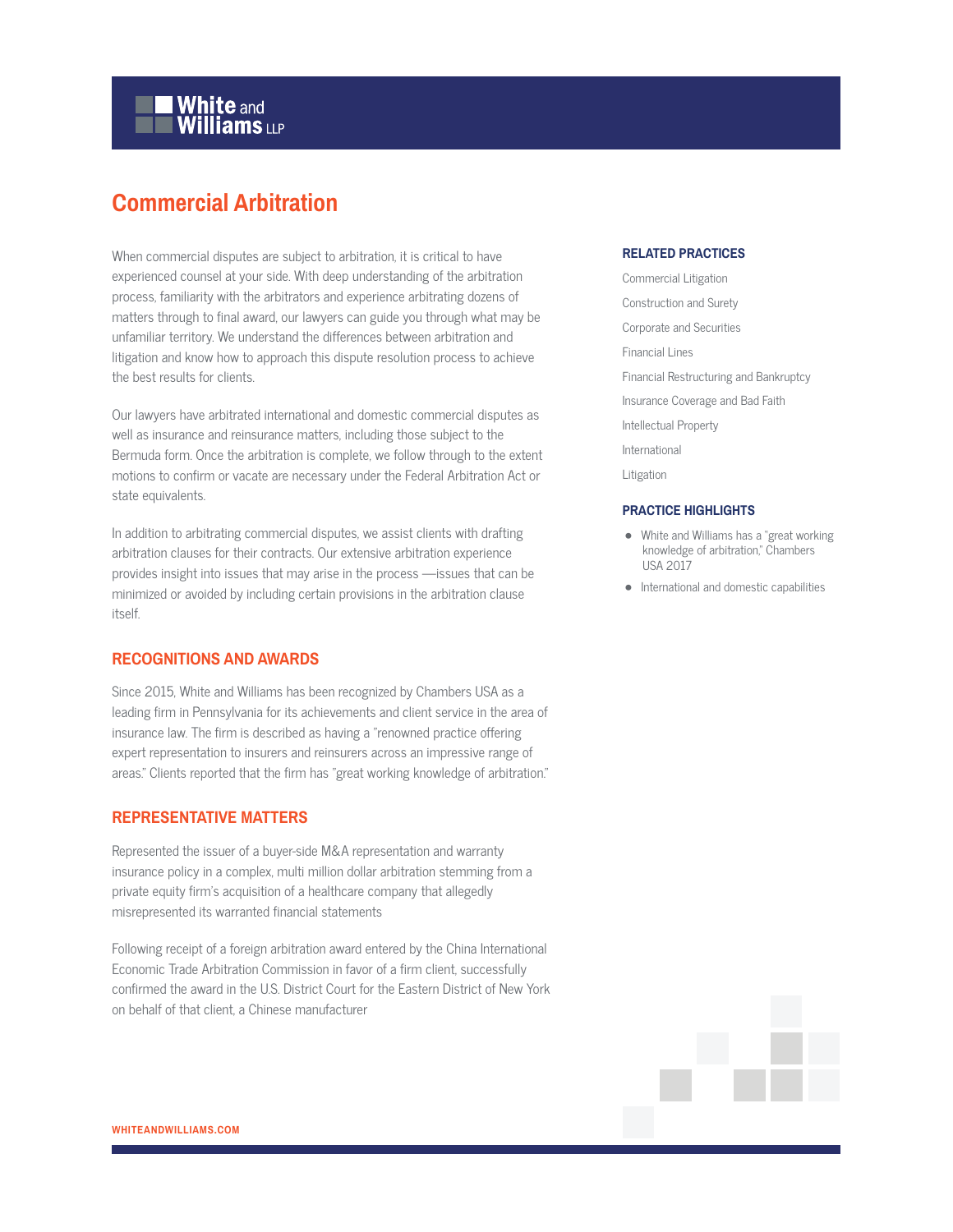

Represented insurance company in an arbitration under the Bermuda Arbitration Act involving a dispute over D&O coverage for a utility company's settlement of securities and derivative litigation against a bankrupt entity

Represented a property owner in claims arising out of breach of a construction agreement

Represented a CEO in claims against a former employer for breach of executive compensation agreement

Represented a private mortgage insurer in a complex multiparty arbitration involving the issuance and the insurance of mortgagebacked securities that lost most of their value following the 2008 financial crisis

Represented multiple ceding companies in dozens of reinsurance disputes concerning the accumulation of long tail claims pursuant to "causative agency" and similar language

Represented a ceding company in several cases to collect reinsurance for asbestos liabilities under a clash treaty

Represented a reinsurer, and obtained summary judgment, in a matter in which the ceding company attempted to cede extracontractual obligations under an excess of policy limits provision

Arbitrated several disputes involving finite risk contracts

Arbitrated several disputes in which one of the parties was seeking rescission of the reinsurance contract

Represented ceding companies and reinsurers against insurance companies in liquidation and confronted issues involving offsets and cut throughs

Represented insurance company in an arbitration under the Bermuda Arbitration Act involving a dispute over CGL coverage for a medical device company's settlements of lawsuits relating to the failure of the device

Represented insurance company in an arbitration under the London Arbitration Act involving a dispute over CGL coverage for a major environmental catastrophe

Represented insurance company in an arbitration under the London Arbitration Act involving a dispute over D&O coverage for a telecommunications company's settlement of a complex securities class action

Represented a physician practice group in defending claims by a withdrawing shareholder

Represented a leading satellite service provider in AAA/ICDR international arbitration against a leading satellite manufacturer arising from defects in a satellite intended to service the Asian market

Represented a leading satellite services provider in an ad hoc international arbitration against one of the world's leading diversified media companies over a planned direct-to-home television service in the India market

Represented a leading European manufacturer of high end jewelry in AAA/ICDR arbitration over a dispute with a service provider

Represented a US manufacturer in ICC arbitration arising from a dispute with its local representative over procuring a contract to supply products in the Republic of Ghana

#### **WHITEANDWILLIAMS.COM**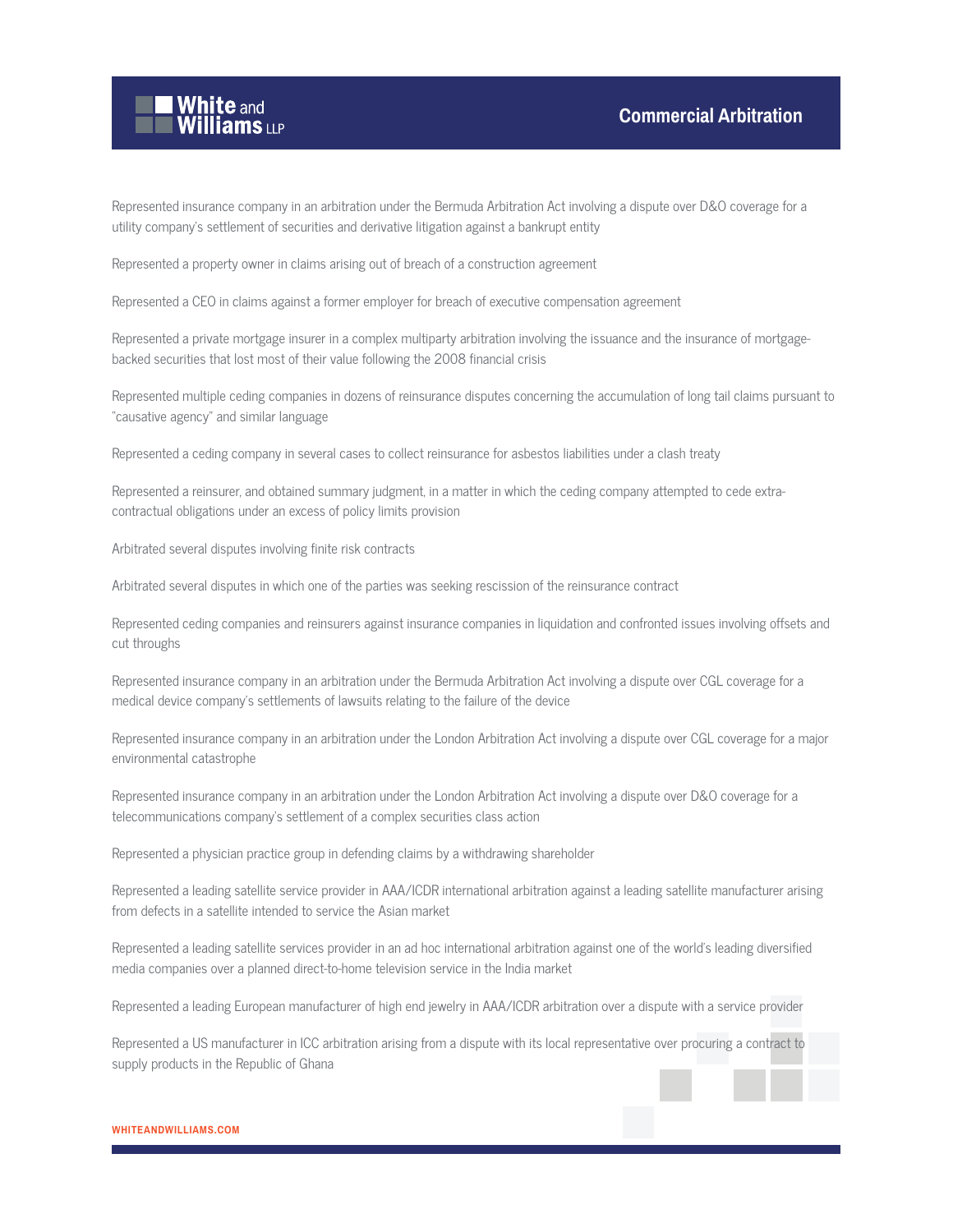

Advised Latin American financial institutions on arbitral claims against the Venezuelan government arising from the expropriation of assets

Advised a Latin American entrepreneur in claims lodged in the Inter-American Commission on Human Rights over misappropriation of assets

Advised a US manufacturer on possible claims under the Australian-United States Free Trade Agreement

Represented a US-based manufacturer of sophisticated power plant components in an arbitration administered by the International Chamber of Commerce seated in Brussels, Belgium regarding the construction of a power plant in Greece

Represented a US manufacturer and distributor of heating and cooling equipment in an arbitration in Hong Kong under UNCITRAL arbitration rules administered by the Hong Kong International Arbitration Centre (HKIAC) against a Korean manufacturer of component part

Represented Chapter 7 bankruptcy trustee in a commercial arbitration against debtor's auditors for losses resulting from professional negligence and other malfeasance

Represented healthcare industry corporation in dispute with minority shareholder who was withdrawing from corporation and challenging valuation of her stock

Represented former chief executive officer in dispute with material handling corporation over breaches of his employment agreement

Represented property owners in large dispute with contractors over failure to perform construction services in competent manner

# **CASES & DEALS**

White and Williams Team Prevails in Enforcement of Foreign Arbitration Award 6.4.19

# **NEWS**

Thomas Butler and Nicole Sullivan Join White and Williams in New York 2.27.17

Coverage College Celebrates Its 10th Anniversary 9.22.16

## **PUBLICATIONS**

Strike and Rank – An Alternative to the Strike and Flip Umpire Selection Process Reinsurance Alert, 3.4.21